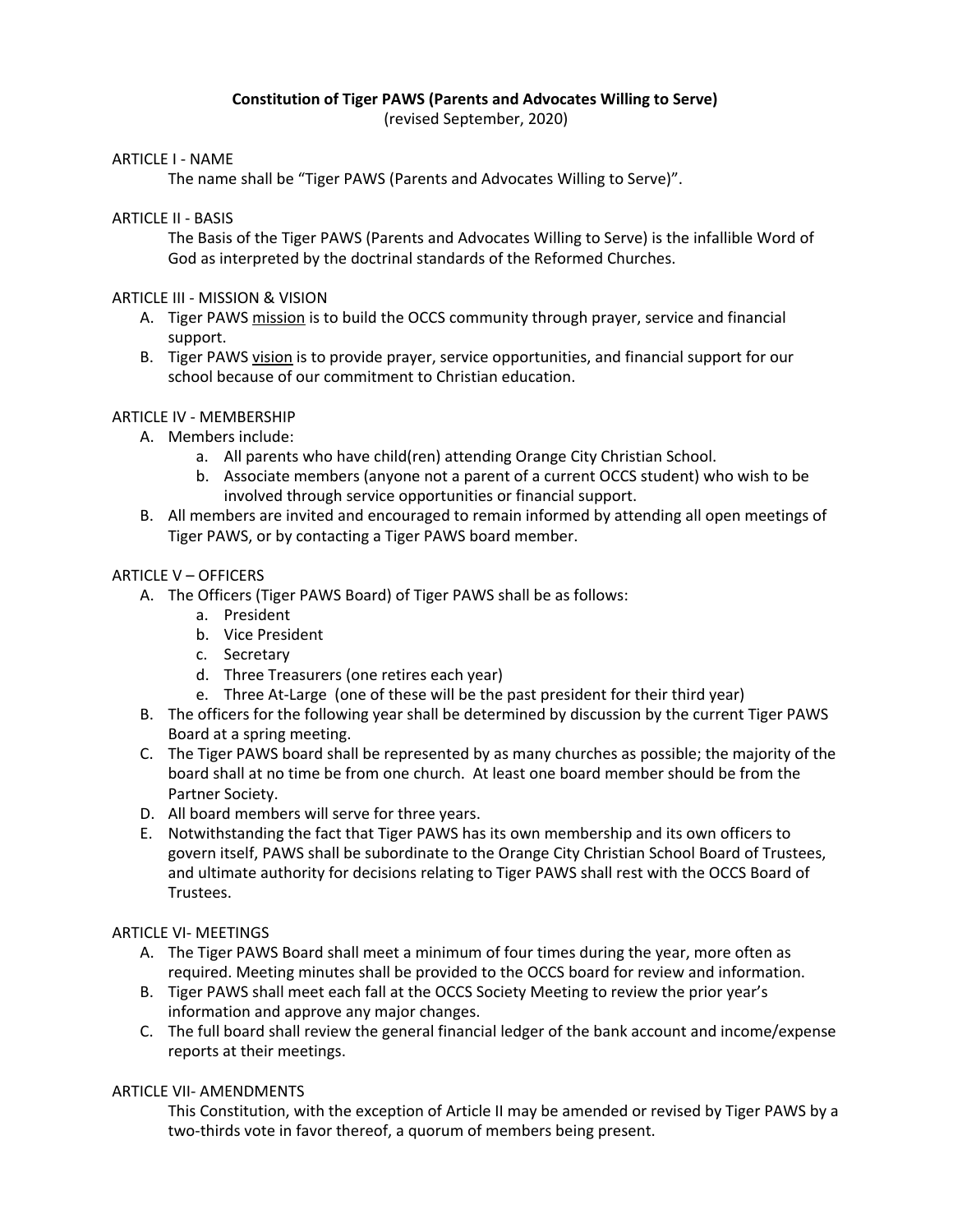### **Bylaws of Tiger PAWS (Parents and Advocates Willing to Serve)**

- ARTICLE I Duties of Tiger PAWS Board
	- A. The duties of the President shall be as follows:
		- a. To preside at all meetings and to notify board members of any changes in meeting times, dates, etc.
		- b. To interact with the OCCS School Board as necessary.
		- c. To keep a current list of members and associate members.
	- B. The duties of the Vice President shall be as follows:
		- a. To preside when the President is absent
		- b. To assist President throughout the year with communication to learn duties
		- c. To assist President in keeping a current list of members and associate members.
	- C. The duties of the Secretary shall be as follows:
		- a. To record all activities of the meetings in the minutes that will be distributed to each Tiger PAWS board member via email.
		- b. Assist President and Vice President in arranging meetings as needed.
	- D. The Treasurer and both co-treasurers shall have control of all money of Tiger PAWS and keep a careful record of all the money collected and disbursed. They shall make deposits in the bank in the name of the Tiger PAWS and must submit a report at every business meeting (fall Tiger PAWS meeting). The officer (treasurer or co-treasurer) making the deposit or writing a check must be different from the officer (treasurer or co-treasurer) reconciling the bank statement. The Treasurer and co-treasurer shall aim to keep \$100 in the treasury.
	- E. The Tiger PAWS Board and its members will work in cooperation with the Orange City Christian School Board, understanding that ultimate authority rests with the OCCS Board of Trustees.

### ARTICLE II - Tenure of Office:

- A. Tiger PAWS Secretary shall be elected each year from current board members.
- B. No officers shall be in the same office for more than three years consecutively.
- C. The Vice President shall serve for a three year term, shall serve as President the second year, and serve as an at-large board member the third year.
- D. At-large members will serve for three years.
- E. The treasurers shall serve for three years. Duties shall be divided up appropriately among the three treasurers.

### ARTICLE III - Committees and Work Groups

The Tiger PAWS fundraisers will be headed by a committee (chairs and co-chairs) who will head work groups. All committee appointments are three year terms. The work groups shall be appointed by the Tiger PAWS board. Committee members (chairs and co-chairs) are volunteers who shall be rotated so that at least one former or experienced member is serving. These experienced members shall be the chairs of the new committees. Each committee chair shall give all bills to the Treasurer, who shall be responsible for paying them.

Each Tiger PAWS committee will have a Tiger PAWS board liaison assigned to it. The committees shall notify their assigned board liaison of their meetings, and other communication as necessary. The board liaison will report about their assigned committee at each Tiger PAWS board meeting.

### ARTICLE IV- Quorum

Quorum shall consist of a majority of the Tiger PAWS Board members. At least two-thirds of all board members have to be present to have a vote.

### ARTICLE V - Revision and Amendment

The bylaws of the Tiger PAWS (Parents and Advocates Willing to Serve) may be amended or revised by Tiger PAWS members by a two-thirds vote in favor thereof, a quorum of members being present. Proposed changes of the bylaws shall be given, in writing, to the membership at the meeting.